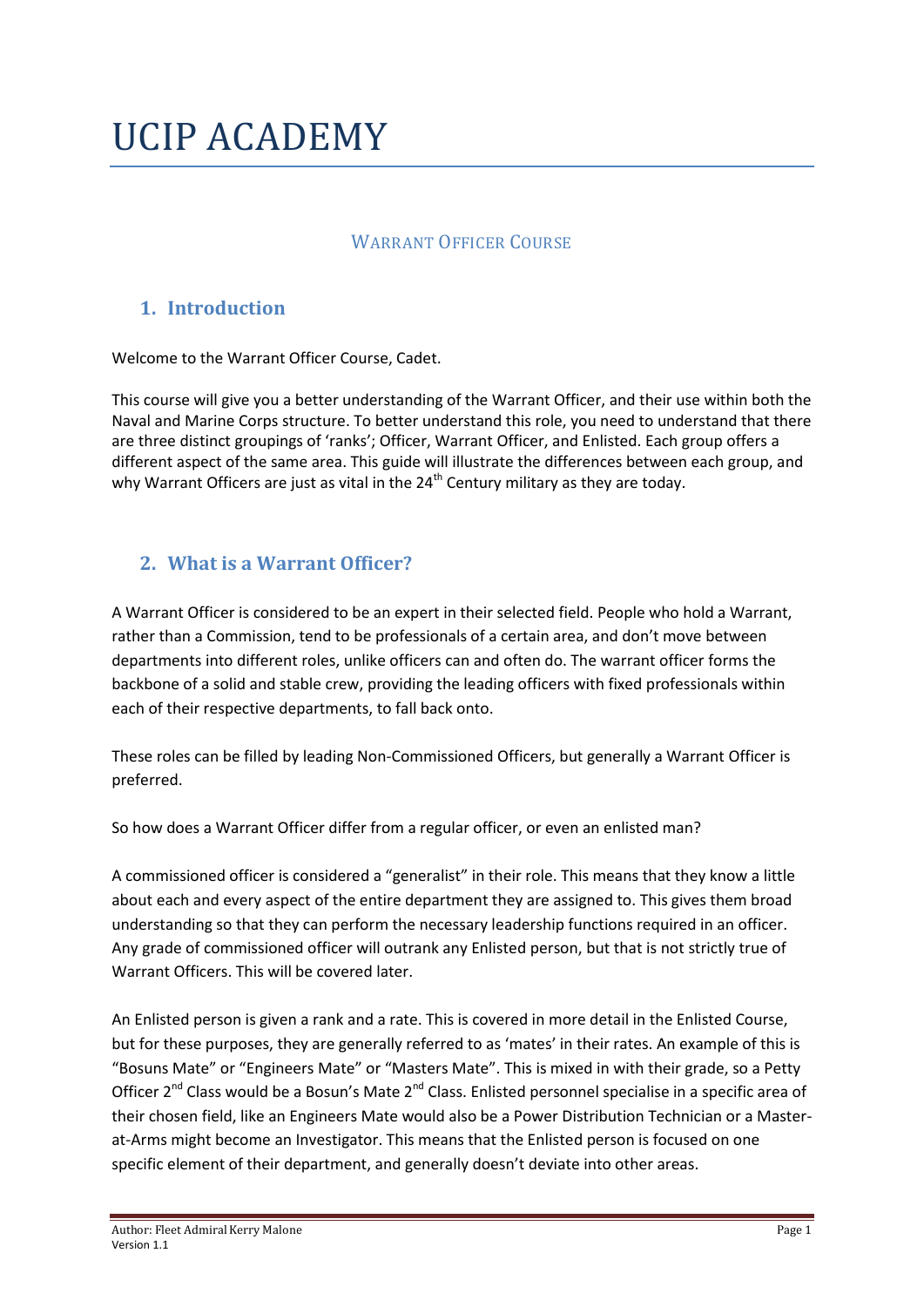A Warrant Officer fills the gap between the two. A Warrant Officer is generally the person who occupies the title of "Boatswain", "Engineer", "Master" and so on and so forth. They are departmental experts, who have spent years studying to be professionals in their given field of study. So they would be Surgeons, but not General Physicians. They would be Pilots. They'd be navigational experts, or Operations experts. They provide the knowledge base that is often not filled by either Enlisted or Officer.

## **What are the Warrant Officer ranks?**

There are six grades of Warrant Officers in Starfleet. They are:



### **Warrant Officer**

The Entry level for the Warrant Officer tier. To be considered for Warrant Officer you need to have already demonstrated great skill or knowledge in your selected service stream. That could be Engineering, Medical, Science, Etc. To be considered for Warrant Officer, you need to have achieved the enlisted rank of Petty Officer 2<sup>nd</sup> Class, or be an Academy Graduate, but choose not to attain a commission, but rather a warrant. You must hold an academy completion in your chosen field to be considered for this grade.

# Ĥ

#### **Leading Warrant Officer**

A Leading Warrant Officer or "Leader" as they are known, is an experienced hand aboard any vessel, starbase or facility. At this stage in their career, they would be their service stream resident expert, being able to give "chapter & verse" to the manual, possibly even writing most of it. By this time, they would also have needed to demonstrate IC leadership skills equivalent to that of a full Lieutenant in the Naval branch (Marine Captain in the Marines).

 $\Omega$ 

#### **Senior Warrant Officer**

The Senior Warrant Officer, or "Senior" as is known, is a master in their service stream. They are the SIM's professors of their department. Often called upon to educate junior officers in their service stream, and on occasion, to actually be the Department Head in lieu of a more experienced officer. At this stage of your career, you would need to demonstrate excellent writing abilities, and the ability to manipulate the plot from your department's point of view.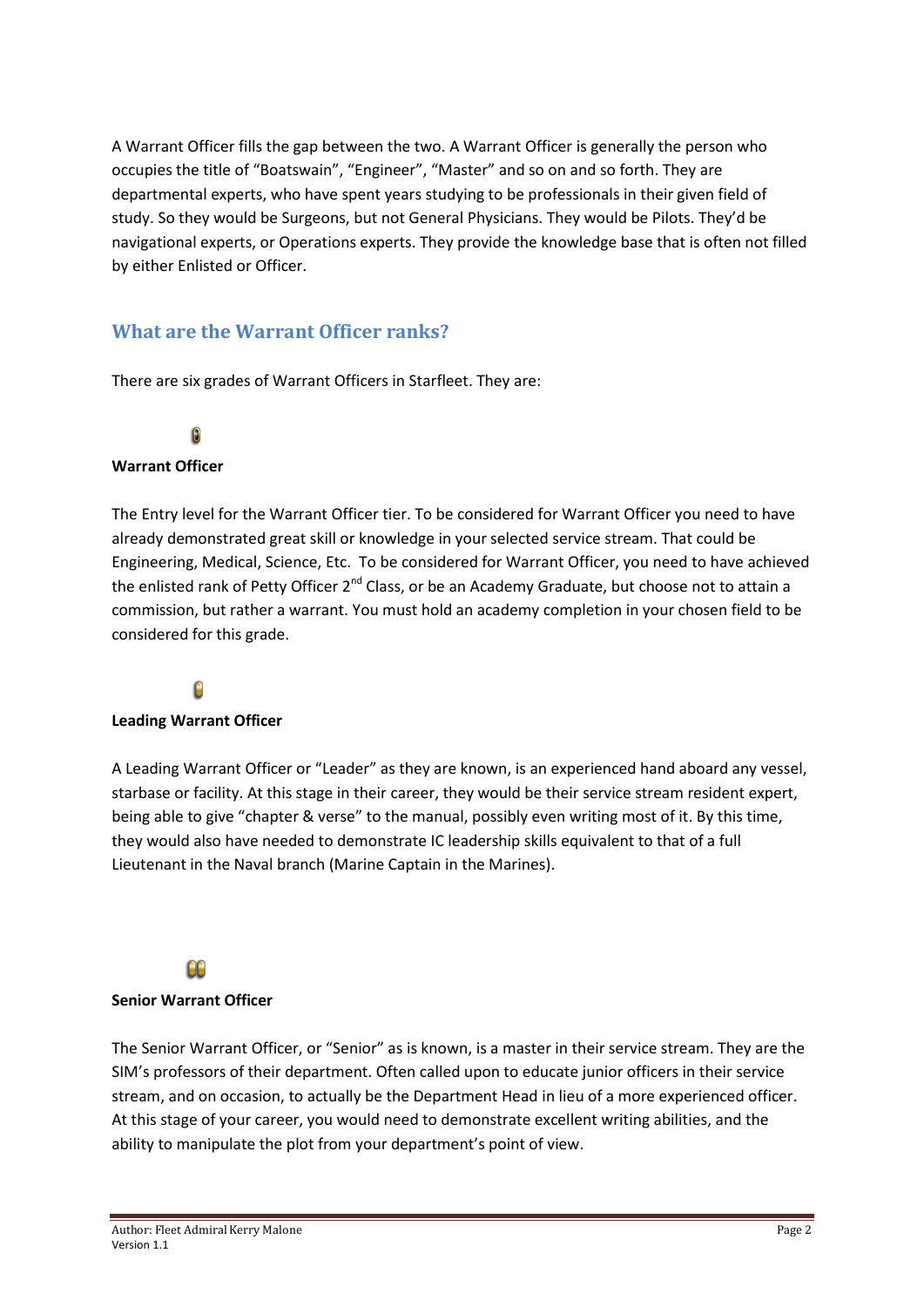

#### **Master Warrant Officer**

The Master Warrant Officer, or "Master", really is that. They are still masters of their service stream, and looked upto and revered by their peers. At this stage of your career, you would almost certainly be educating people in your chosen service stream, and mentoring everyone, even the command team. You would be expected to navigate the plot around your department, contributing considerably to it's development and providing your knowledge.

#### eece

#### **Chief Warrant Officer**

The Chief Warrant Officer, who can be called "Chief" if they want, although it does get confusing with Chief Petty Officer. Most Chief Warrant Officers prefer to be called "Chief" though, so its not that bad. At this stage in your career, you are admired by everyone, including your Captain. You will be expected to contribute to the SIM at the same level of performance as the SIM CO and XO, with considerable writing talent and experience.

#### **What is a service stream and what are my titles?**

A Service Stream is basically your department. Within each Service Stream you'll have specific titles that you'll hold as a Warrant Officer.

The service streams and titles you can hold as a warrant officer are as follows:-

| <b>Department</b>              | <b>Title</b>                                                                          |
|--------------------------------|---------------------------------------------------------------------------------------|
| <b>Helm &amp; Navigation</b>   | -Quartermaster (Helm)<br>- Master (Navigation)                                        |
| <b>Operations</b>              | - Boatswain                                                                           |
| <b>Security &amp; Tactical</b> | - Constable (Security)<br>- Master-at-Arms (Security)<br>- Gunner (Tactical)          |
| <b>Engineering</b>             | - Engineer<br>- Mechanic                                                              |
| <b>Science</b>                 | - "Subject" Specialist (Botany, Geology, etc)                                         |
| <b>Medical</b>                 | - Surgeon<br>- Dentist<br>- Non-Doctorate Specialist<br>- Medical Examiner<br>- Medic |
| <b>Flight Operations</b>       | - Pilot<br>- Air Traffic Controller                                                   |
| <b>Marines</b>                 | - Bombardier (Artillery)<br>- Quartermaster (Stores)                                  |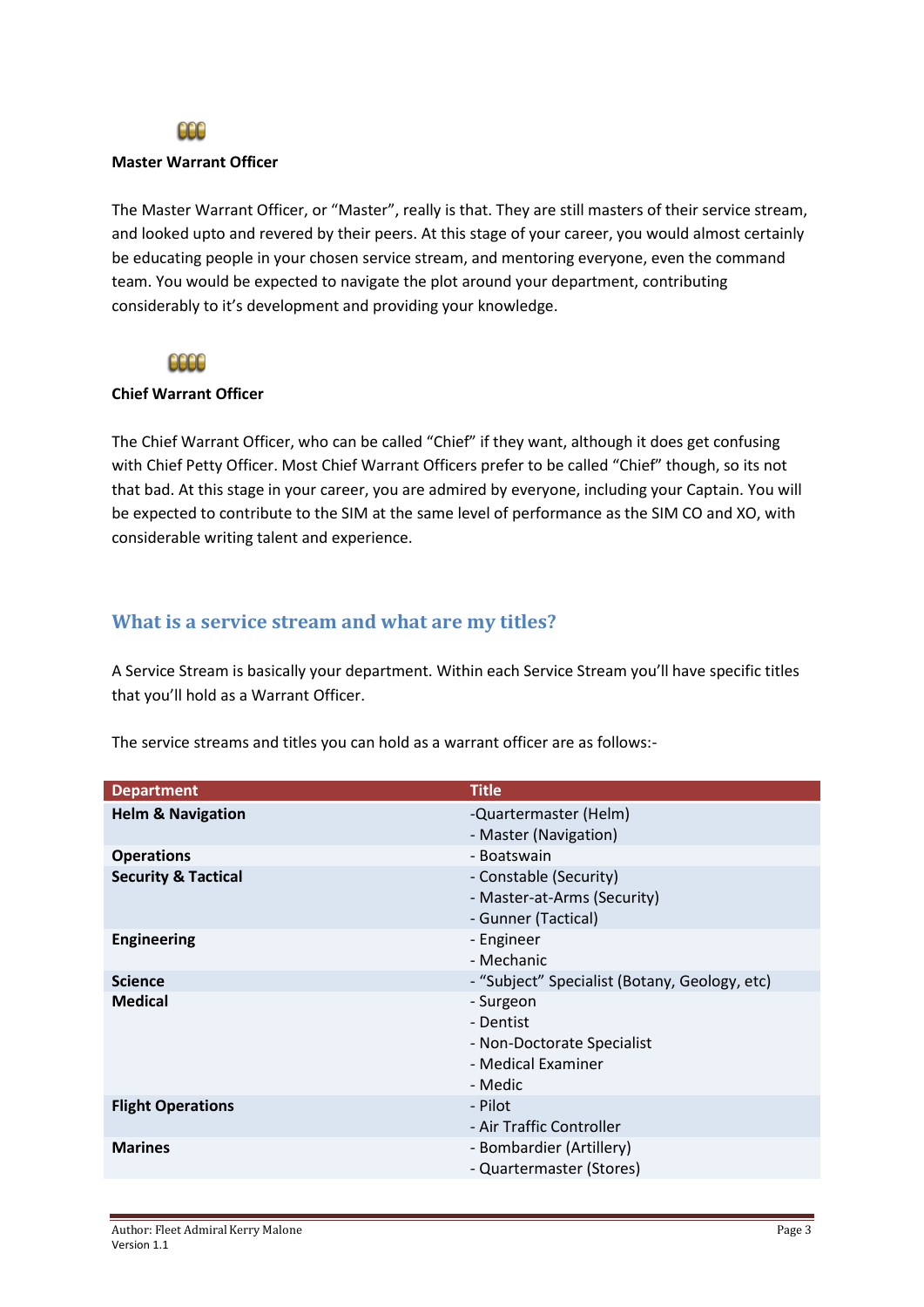|                         | - Corpsman (Medic)        |
|-------------------------|---------------------------|
| Intelligence            | - Operative               |
| <b>Special Forces</b>   | - Team Leader             |
|                         | - Team XO                 |
|                         | - Team Medic              |
|                         | - Team Explosives Expert  |
|                         | - Team Weapons Specialist |
| <b>Diplomatic Corps</b> | - Attache`                |

# **Chain of Command**

Warrant Officers are above in substantive rank to all enlisted personnel, including Master Chief Petty Officer's. They are also senior in rank to Cadets. However, all Warrant Officers are subordinate to commissioned officers (Ens>FAdm).

In certain situations, a Warrant Officer can be placed in a position superior to that of commissioned officers, such as a department head. In that instance, the positional authority gives the warrant officer command over the commissioned personnel under his or her command.

## **Terms of Address**

When addressing a Warrant Officer, enlisted personnel are to refer to them as "Sir" or "Ma'am", as you would any officer. They are however, not to be saluted, in the same way you'd salute a commissioned officer.

The common referral to them is usually via their positional title, if applicable. For example "Gunner Parkson" or "Boatswain Smith", as there would only be one such person aboard ship/station. Where a title is not appropriate, then "Warrant Officer Smith" is appropriate for all Warrant Officer grades upto but not including Chief Warrant Officer. In regards to Chief Warrant Officer's, they are to be referred to as "Chief Warrant Officer Smith".

In a formal environment, it is then suitable to use the full title, such as Senior Warrant Officer Roe or Leading Warrant Officer Brown.

It is however acceptable in an informal environment, and providing the individual in question approves, to refer to them via their rank slang. "Chief" "Master" "Senior" "Leader" "Staffy", are all acceptable informal references.

## **Uniforms**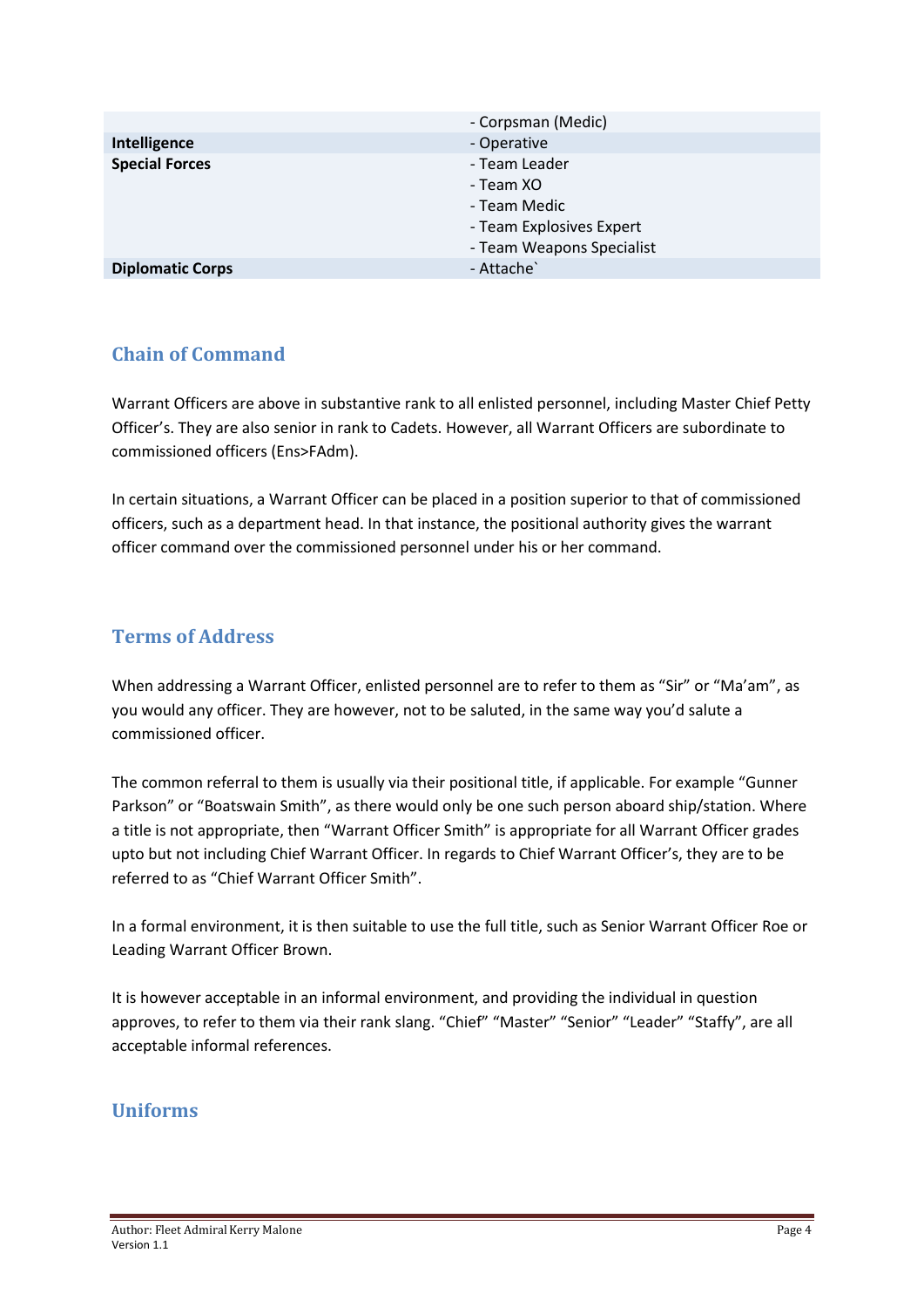Warrant Officers wear the standard duty uniform of their division, as any other member of the department would. Their rank device is worn on the right hand side of the collar, with the comm. Badge on the left breast. Warrant Officers may also wear uniform variants.

Dress uniforms are the same as officer dress uniforms. However no Warrant rank wears the white undershirt of the Captain, and no warrant officer has rank devices on both sides of their collar.

Marine Warrant Officers may wear their rank as a combat patch on their BDU's where appropriate.

# **Career Path**

In order to become a Warrant Officer, the individual in question needs to have served as an enlisted member of the service upto the rank of Petty Officer  $2^{nd}$  Class. Alternatively, they can be an academy graduate, and opt to hold a Warrant rank as opposed to a commissioned rank.

Once in the Warrant Officer track, you advance through the grades as you would in either the enlisted or commissioned track. If you however wish to change your track, you cannot revert to enlisted grades. You can however exchange your warrant for a commission. The exchange rate is thus:

| <b>Warrant Rank</b>            | <b>Equivalent Officer Rank (Transfer only)</b> |
|--------------------------------|------------------------------------------------|
| <b>Warrant Officer</b>         | Ensign/2 <sup>nd</sup> Lieutenant              |
| <b>Staff Warrant Officer</b>   | Lieutenant JG/1 <sup>st</sup> Lieutenant       |
| <b>Leading Warrant Officer</b> | Lieutenant/Marine Captain                      |
| <b>Senior Warrant Officer</b>  | Lt. Commander/Major                            |
| <b>Master Warrant Officer</b>  | Commander/Lt. Colonel                          |
| <b>Chief Warrant Officer</b>   | Captain/Colonel                                |

# **Conclusion**

Whilst the Warrant Officer grades are not the glamorous and sought after roles like "Commander" and "Master Chief" and the like, they do have a vital function in the hierarchal tier. Divisional Experts are an important step in the structure of any ship, starbase or facility that has a large crew. Even a smallish crew would find use for such people.

Generally speaking, Warrant Officers are the unloved bastard child of the military ranking structure. Underutilized and lacking the romance of the commissioned track, without the possibility of holding command. Almost all officers aim to be Captains and Admirals, whereas Warrants will never get that high.